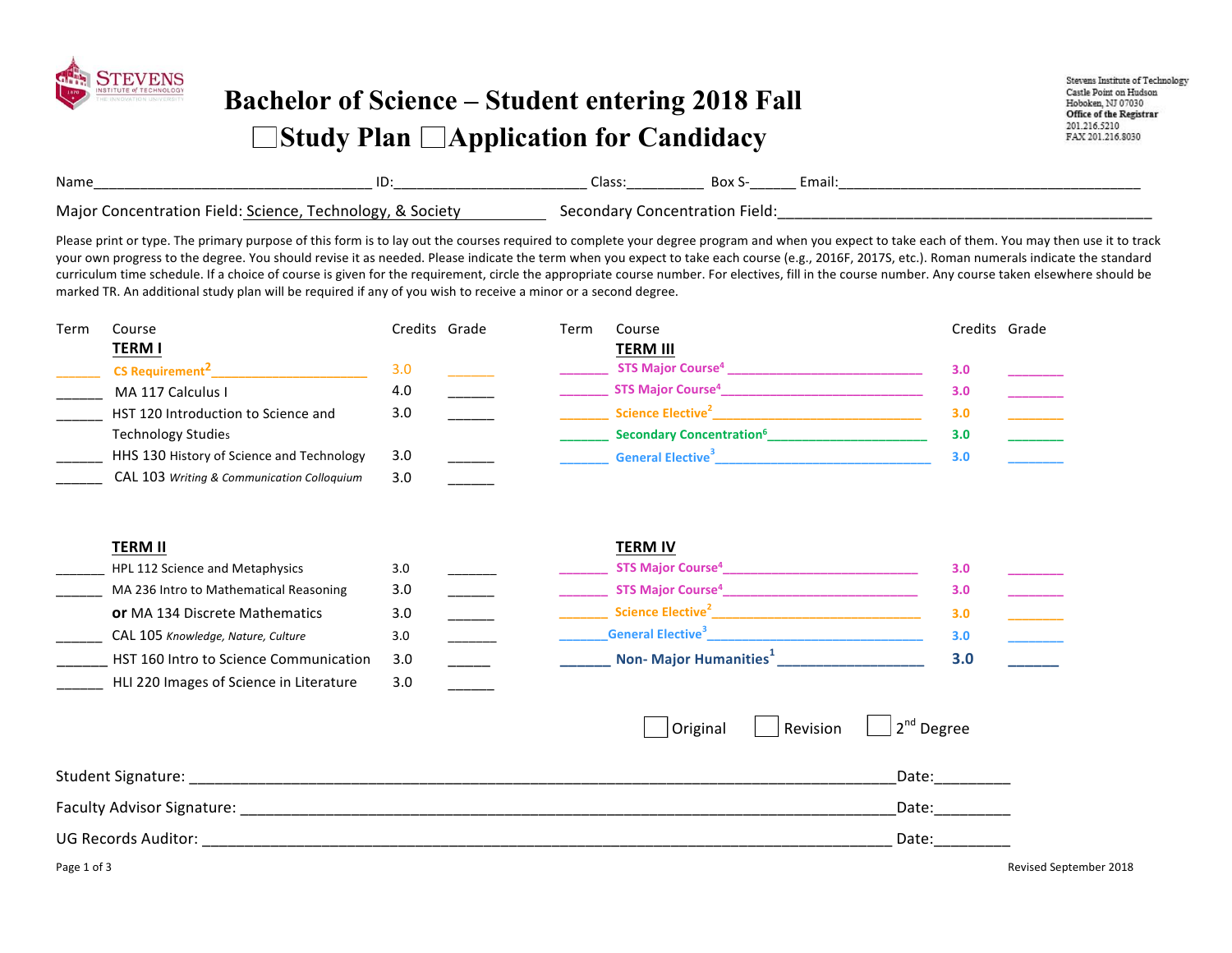

## **Bachelor of Science – Student entering 201 Fall**  □Study Plan □ Application for Candidacy

| Name        |                                                                                                                                                                                                                                |                  |                                            |                                                 |                                                                                                         |             |                                                 |                                      |                                                                                                                                                                                                                                |
|-------------|--------------------------------------------------------------------------------------------------------------------------------------------------------------------------------------------------------------------------------|------------------|--------------------------------------------|-------------------------------------------------|---------------------------------------------------------------------------------------------------------|-------------|-------------------------------------------------|--------------------------------------|--------------------------------------------------------------------------------------------------------------------------------------------------------------------------------------------------------------------------------|
|             | Major Concentration Field: Science, Technology, & Society                                                                                                                                                                      |                  |                                            |                                                 |                                                                                                         |             |                                                 |                                      |                                                                                                                                                                                                                                |
| Term        | Course<br><b>TERM V</b>                                                                                                                                                                                                        | Credits Grade    | Term                                       | Course<br><b>TERM VII</b>                       |                                                                                                         |             |                                                 | Credits Grade                        |                                                                                                                                                                                                                                |
|             | <b>NOTS Major Course 4</b> 2                                                                                                                                                                                                   | 3.0              |                                            |                                                 |                                                                                                         |             |                                                 | 3.0                                  |                                                                                                                                                                                                                                |
|             | <b>Execondary Concentration<sup>6</sup></b> _______________________________ 图                                                                                                                                                  | 3.0              |                                            |                                                 |                                                                                                         |             |                                                 | 3.0                                  |                                                                                                                                                                                                                                |
|             |                                                                                                                                                                                                                                | 3.0              |                                            |                                                 | <b>Becondary Concentration<sup>6</sup></b> __________________________________ <b>团</b>                  |             |                                                 | 3.0                                  |                                                                                                                                                                                                                                |
|             | General Elective <sup>3</sup>                                                                                                                                                                                                  | 3.0              |                                            | CAL 498 Thesis Prep                             |                                                                                                         |             |                                                 | 30                                   |                                                                                                                                                                                                                                |
|             |                                                                                                                                                                                                                                | 3.0              |                                            | <b>EGeneral Elective</b> <sup>3</sup>           |                                                                                                         |             |                                                 | 3.0                                  |                                                                                                                                                                                                                                |
|             | <b>TERM VI</b>                                                                                                                                                                                                                 |                  |                                            | <b>TERM VIII</b>                                | Becondary Concentration <sup>6</sup> 2                                                                  |             |                                                 |                                      |                                                                                                                                                                                                                                |
| <b>Ball</b> |                                                                                                                                                                                                                                | 3.0              |                                            | CAL 499 Senior Thesis                           |                                                                                                         |             |                                                 | 3.0                                  |                                                                                                                                                                                                                                |
|             | OR HST 301 Research Design and Methods                                                                                                                                                                                         |                  |                                            |                                                 | Non-Major Hum $\blacksquare$ $\blacksquare$ $\blacksquare$ $\blacksquare$ $\blacksquare$ $\blacksquare$ |             |                                                 | 3.0                                  |                                                                                                                                                                                                                                |
|             | Becondary Concentration <sup>6</sup> _______________________<br>$\mathbf{r}_{\mathbf{B}}$<br>E.                                                                                                                                | 3.0<br>3.0       |                                            |                                                 |                                                                                                         |             |                                                 | 3.0<br>$\overline{r}$ $\overline{r}$ |                                                                                                                                                                                                                                |
|             | $R_{\rm eff}$                                                                                                                                                                                                                  | 3.0 <sub>2</sub> |                                            |                                                 | <b>EGeneral Elective</b> <sup>3</sup> <b>EGENERAL EXECUTIVE EXECUTIVE</b>                               |             |                                                 | 3.0                                  |                                                                                                                                                                                                                                |
|             |                                                                                                                                                                                                                                | 3.E              |                                            |                                                 |                                                                                                         |             |                                                 |                                      |                                                                                                                                                                                                                                |
|             | 目                                                                                                                                                                                                                              |                  | PE Requirement <sup>5</sup><br><b>Term</b> | <b>Course</b><br><b>PE 200</b><br><b>PE 200</b> | <b>Credit Grade</b><br>PE<br><b>PE</b>                                                                  | <b>Term</b> | <b>Course</b><br><b>PE 200</b><br><b>PE 200</b> |                                      | <b>Credit Grade</b><br>PE<br><b>PE</b>                                                                                                                                                                                         |
|             | Student Signature: et al. 2010 and 2010 and 2010 and 2010 and 2010 and 2010 and 2010 and 2010 and 2010 and 201                                                                                                                 |                  |                                            |                                                 | Original                                                                                                | Revision    |                                                 | $2nd$ Degree                         | Date: 2004                                                                                                                                                                                                                     |
|             |                                                                                                                                                                                                                                |                  |                                            |                                                 |                                                                                                         |             |                                                 |                                      | Date: the control of the control of the control of the control of the control of the control of the control of the control of the control of the control of the control of the control of the control of the control of the co |
|             | UG Records Auditor: National Accords Auditor: National Accords Auditor: National Accords Auditor: National Accords Auditor: National Accords Auditor: National Accords Auditor: National Accords Auditor: National Accords Aud |                  |                                            |                                                 |                                                                                                         |             |                                                 | Date:                                |                                                                                                                                                                                                                                |
| Page 2 of ? |                                                                                                                                                                                                                                |                  |                                            |                                                 |                                                                                                         |             |                                                 |                                      | Revised <b>92</b>                                                                                                                                                                                                              |